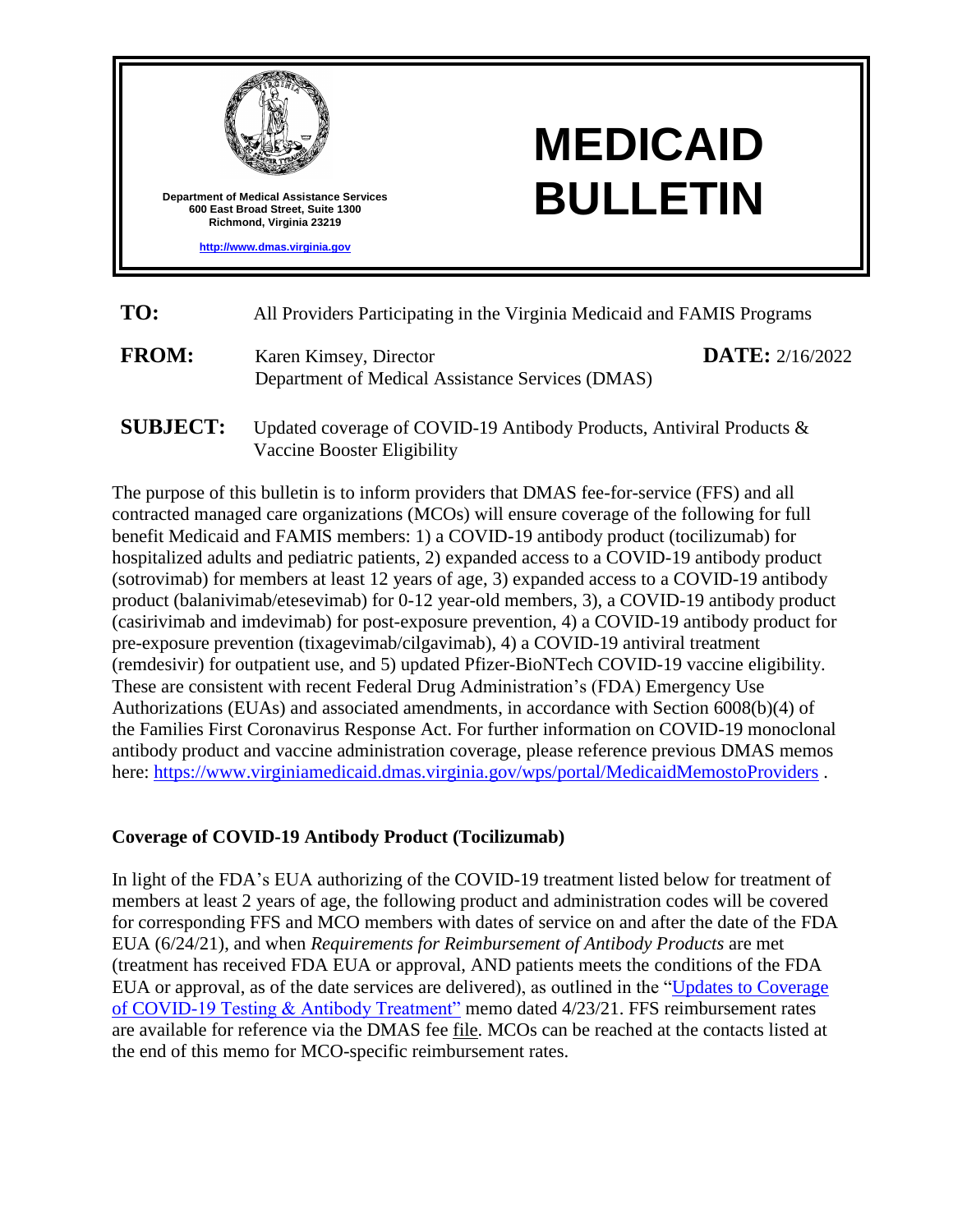- **Q0249**: Injection, tocilizumab, for hospitalized adults and pediatric patients (2 years of age and older) with covid-19 who are receiving systemic corticosteroids and require supplemental oxygen, non-invasive or invasive mechanical ventilation, or extracorporeal
- **M0249**: Intravenous infusion, tocilizumab, for hospitalized adults and pediatric patients (2 years of age and older) with covid-19 who are receiving systemic corticosteroids and require supplemental oxygen, non-invasive or invasive mechanical ventilation, or extracorporeal membrane oxygenation (ecmo) only, includes infusion and post administration monitoring, first dose
- **M0250**: Intravenous infusion, tocilizumab, for hospitalized adults and pediatric patients (2 years of age and older) with covid-19 who are receiving systemic corticosteroids and require supplemental oxygen, non-invasive or invasive mechanical ventilation, or extracorporeal membrane oxygenation (ecmo) only, includes infusion and post administration monitoring, second dose

# **Expanded Coverage of COVID-19 Antibody Product (sotrovimab)**

In light of the FDA's amended EUA authorizing the COVID-19 antibody product listed below for treatment of members at least 12 years of age and weighing at least 40kg, the following antibody product and administration codes will be covered for corresponding FFS and MCO members with dates of service on and after the date of the FDA EUA (5/26/21), and when *Requirements for Reimbursement of Antibody Products* are met (treatment has received FDA EUA or approval, AND patients meets the conditions of the FDA EUA or approval, as of the date services are delivered), as outlined in the "Updates to Coverage of COVID-19 Testing & [Antibody Treatment"](https://www.ecm.virginiamedicaid.dmas.virginia.gov/WorkplaceXT/getContent?impersonate=true&id=%7B9FED2CFF-02F6-4BAE-ACA5-38168F37D304%7D&vsId=%7B70B6007D-0000-C647-BDDA-1840FB74E71F%7D&objectType=document&objectStoreName=VAPRODOS1) memo dated 4/23/21. FFS reimbursement rates are available for reference via the DMAS fee [file.](https://www.dmas.virginia.gov/#/searchcptcodes) MCOs can be reached at the contacts listed at the end of this memo for MCO-specific reimbursement rates.

- **Q0247\***: Injection, sotrovimab, 500 mg
- **M0247**: Intravenous infusion, sotrovimab, includes infusion and post administration monitoring

*\*The Centers for Medicare and Medicaid Services (CMS) anticipates that, at this time, providers will not incur a cost for COVID-19 monoclonal antibody products. Providers should not bill for a COVID-19 monoclonal antibody product if they received it for free.* 

# **Expanded Coverage of COVID-19 Antibody Product (balanivimab/etesevimab) for 0-12 Year-old Members**

In light of the FDA amended EUA authorizing the COVID-19 antibody product listed below for treatment or post-exposure prophylaxis of members 0-12 years of age, the following antibody product and administration codes will be covered for corresponding FFS and MCO members with dates of service on and after the date of the FDA EUA amendment (12/3/2021), and when *Requirements for Reimbursement of Antibody Products* are met (treatment has received FDA EUA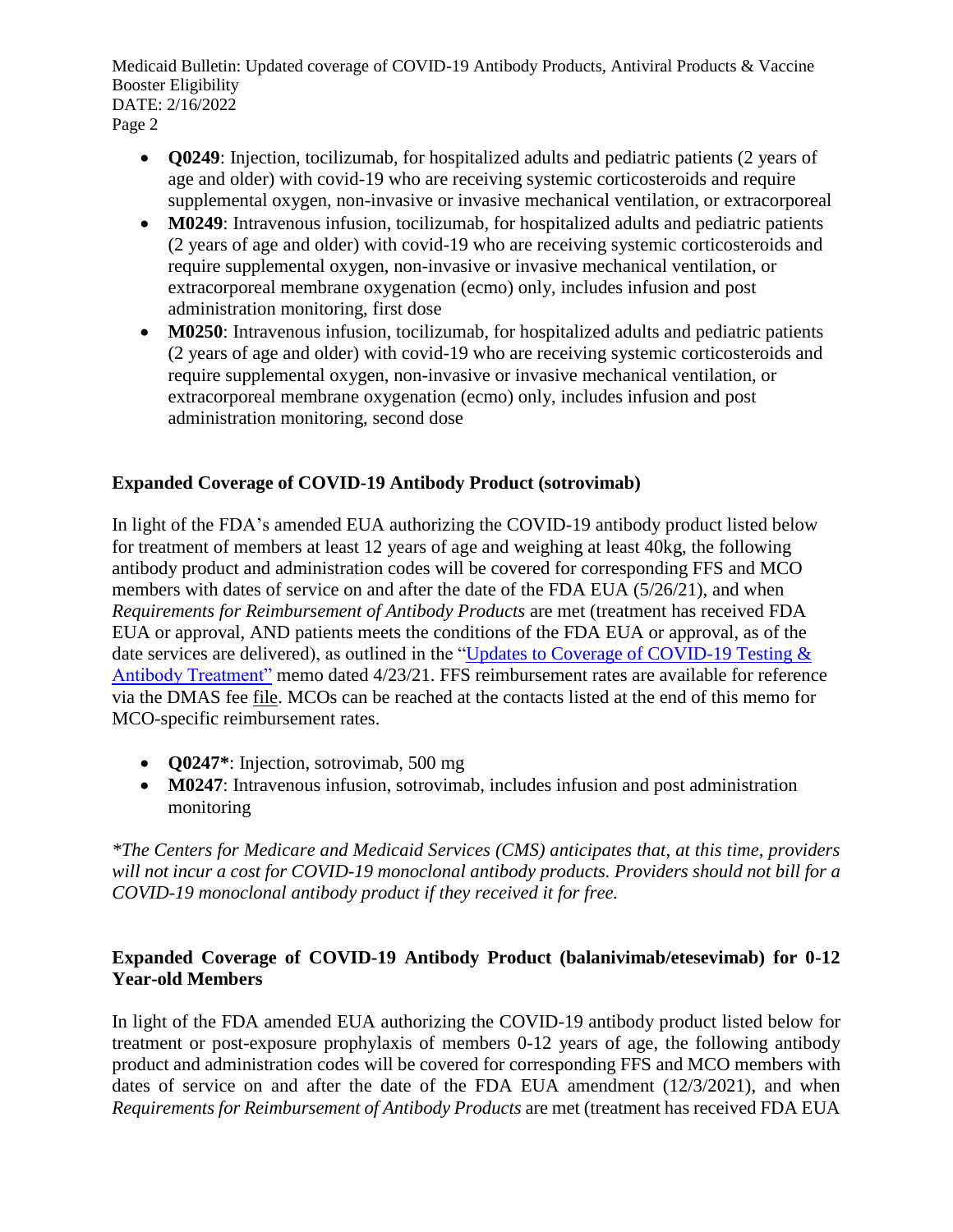or approval, AND patients meets the conditions of FDA EUA or approval, as of the date services are delivered), as outlined in the ["Updates to Coverage of COVID-19 Testing & Antibody](https://www.ecm.virginiamedicaid.dmas.virginia.gov/WorkplaceXT/getContent?impersonate=true&id=%7B9FED2CFF-02F6-4BAE-ACA5-38168F37D304%7D&vsId=%7B70B6007D-0000-C647-BDDA-1840FB74E71F%7D&objectType=document&objectStoreName=VAPRODOS1)  [Treatment"](https://www.ecm.virginiamedicaid.dmas.virginia.gov/WorkplaceXT/getContent?impersonate=true&id=%7B9FED2CFF-02F6-4BAE-ACA5-38168F37D304%7D&vsId=%7B70B6007D-0000-C647-BDDA-1840FB74E71F%7D&objectType=document&objectStoreName=VAPRODOS1) memo dated 4/23/21. This builds on existing coverage outlined in the memo referenced above. FFS reimbursement rates are available for reference via the DMAS fee [file.](https://www.dmas.virginia.gov/#/searchcptcodes) MCOs can be reached at the contacts listed at the end of this memo for MCO-specific reimbursement rates.

- **Q0245\***: Injection, bamlanivimab and etesevimab, 2100 mg
- M0245: Intravenous infusion, bamlanivimab and etesevimab, includes infusion and post administration monitoring

*\* CMS anticipates that, at this time, providers will not incur a cost for COVID-19 monoclonal antibody products. Providers should not bill for a COVID-19 monoclonal antibody product if they received it for free.* 

### **Coverage of COVID-19 Antibody Product (casirivimab and imdevimab) for Post-Exposure Prevention**

In light of the FDA's EUA authorizing the COVID-19 antibody product listed below for postexposure prophylaxis of members at least 12 years of age and 40 kg, the following antibody product and administration codes will be covered for corresponding FFS and MCO members with dates of service on and after the date of the FDA EUA (7/30/21), and when *Requirements for Reimbursement of Antibody Products* are met (treatment has received FDA EUA or approval, AND patients meets the conditions of FDA EUA or approval, as of the date services are delivered), as outlined in the ["Updates to Coverage of COVID-19 Testing & Antibody](https://www.ecm.virginiamedicaid.dmas.virginia.gov/WorkplaceXT/getContent?impersonate=true&id=%7B9FED2CFF-02F6-4BAE-ACA5-38168F37D304%7D&vsId=%7B70B6007D-0000-C647-BDDA-1840FB74E71F%7D&objectType=document&objectStoreName=VAPRODOS1)  [Treatment"](https://www.ecm.virginiamedicaid.dmas.virginia.gov/WorkplaceXT/getContent?impersonate=true&id=%7B9FED2CFF-02F6-4BAE-ACA5-38168F37D304%7D&vsId=%7B70B6007D-0000-C647-BDDA-1840FB74E71F%7D&objectType=document&objectStoreName=VAPRODOS1) memo dated 4/23/21. FFS reimbursement rates are available for reference via the DMAS fee [file.](https://www.dmas.virginia.gov/#/searchcptcodes) MCOs can be reached at the contacts listed at the end of this memo for MCOspecific reimbursement rates.

- **Q0240\***: Injection, casirivimab and imdevimab, 600 mg
- **M0240**: Intravenous infusion or subcutaneous injection, casirivimab and imdevimab includes infusion or injection, and post administration monitoring, subsequent repeat doses

*\* CMS anticipates that, at this time, providers will not incur a cost for COVID-19 monoclonal antibody products. Providers should not bill for a COVID-19 monoclonal antibody product if they received it for free.*

# **Coverage of COVID-19 Antibody Product (tixagevimab/cilgavimab) for Pre-exposure Prevention**

In light of the FDA's recent EUA of the COVID-19 antibody product listed below for pre-exposure prevention, coverage for the following antibody product and administration codes is being added for FFS and MCO members with dates of service on and after the date of the FDA EUA (12/8/2021) and when *Requirements for Reimbursement of Antibody Products* are met (treatment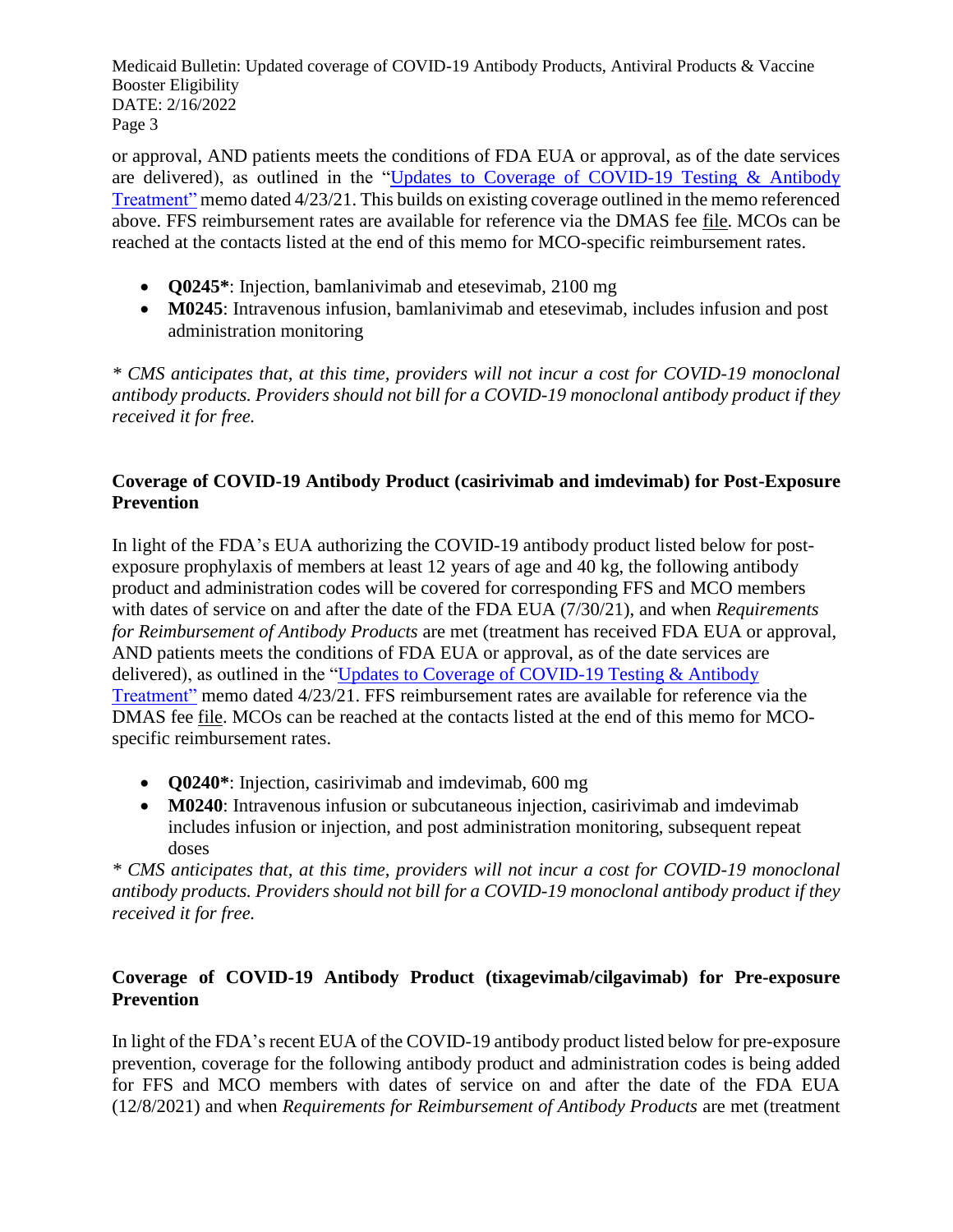has received FDA EUA or approval, AND patients meets the conditions of FDA EUA or approval, as of the date services are delivered), as outlined in the ["Updates to Coverage of COVID-19](https://www.ecm.virginiamedicaid.dmas.virginia.gov/WorkplaceXT/getContent?impersonate=true&id=%7B9FED2CFF-02F6-4BAE-ACA5-38168F37D304%7D&vsId=%7B70B6007D-0000-C647-BDDA-1840FB74E71F%7D&objectType=document&objectStoreName=VAPRODOS1)  [Testing & Antibody Treatment"](https://www.ecm.virginiamedicaid.dmas.virginia.gov/WorkplaceXT/getContent?impersonate=true&id=%7B9FED2CFF-02F6-4BAE-ACA5-38168F37D304%7D&vsId=%7B70B6007D-0000-C647-BDDA-1840FB74E71F%7D&objectType=document&objectStoreName=VAPRODOS1) memo dated 4/23/21. FFS reimbursement rates are available for reference via the DMAS fee [file.](https://www.dmas.virginia.gov/#/searchcptcodes) MCOs can be reached at the contacts listed at the end of this memo for MCO-specific reimbursement rates.

- **Q0220\***: Injection, tixagevimab and cilgavimab, for the pre-exposure prophylaxis only, for certain adults and pediatric individuals (12 years of age and older weighing at least 40kg) with no known sars-cov-2 exposure, who either have moderate to severely compromised immune systems or for whom vaccination with any available covid-19 vaccine is not recommended due to a history of severe adverse reaction to a covid-19 vaccine(s) and/or covid-19 vaccine component(s), 300 mg
- **M0220**: Injection, tixagevimab and cilgavimab, for the pre-exposure prophylaxis only, for certain adults and pediatric individuals (12 years of age and older weighing at least 40kg) with no known sars-cov-2 exposure, who either have moderate to severely compromised immune systems or for whom vaccination with any available covid-19 vaccine is not recommended due to a history of severe adverse reaction to a covid-19 vaccine(s) and/or covid-19 vaccine component(s), includes injection and post administration monitoring

*\* CMS anticipates that, at this time, providers will not incur a cost for COVID-19 monoclonal antibody products. Providers should not bill for a COVID-19 monoclonal antibody product if they received it for free.* 

# **Coverage of COVID-19 Antiviral Product (Remdesivir) for Outpatient Use**

In light of the FDA's amended approval and EUA for the COVID-19 antiviral infusion product listed below for treatment of patients weighing 3.5 kg and above, the following antiviral infusion product code will be covered for corresponding FFS and MCO members with dates of service on and after the date of the expanded FDA approval and EUA (1/21/22), and when *Requirements for Reimbursement of Remdesivir for Outpatient Use* are met (see below). FFS reimbursement rates are available for reference via the DMAS fee [file.](https://www.dmas.virginia.gov/#/searchcptcodes) MCOs can be reached at the contacts listed at the end of this memo for MCO-specific reimbursement rates.

**J0248**: Injection, Remdesivir, 1 mg

The following administration billing codes are currently covered, and may be appropriate to submit in conjunction with the COVID-19 antiviral product for outpatient use covered above, when *Requirements for Reimbursement of Remdesivir for Outpatient Use* (see below) are met:

- 96365: Intravenous infusion, for therapy, prophylaxis, or diagnosis (specify substance or drug); initial, up to 1 hour
- 96366 Intravenous infusion, for therapy, prophylaxis, or diagnosis (specify substance or drug); each additional hour (List separately in addition to code for primary procedure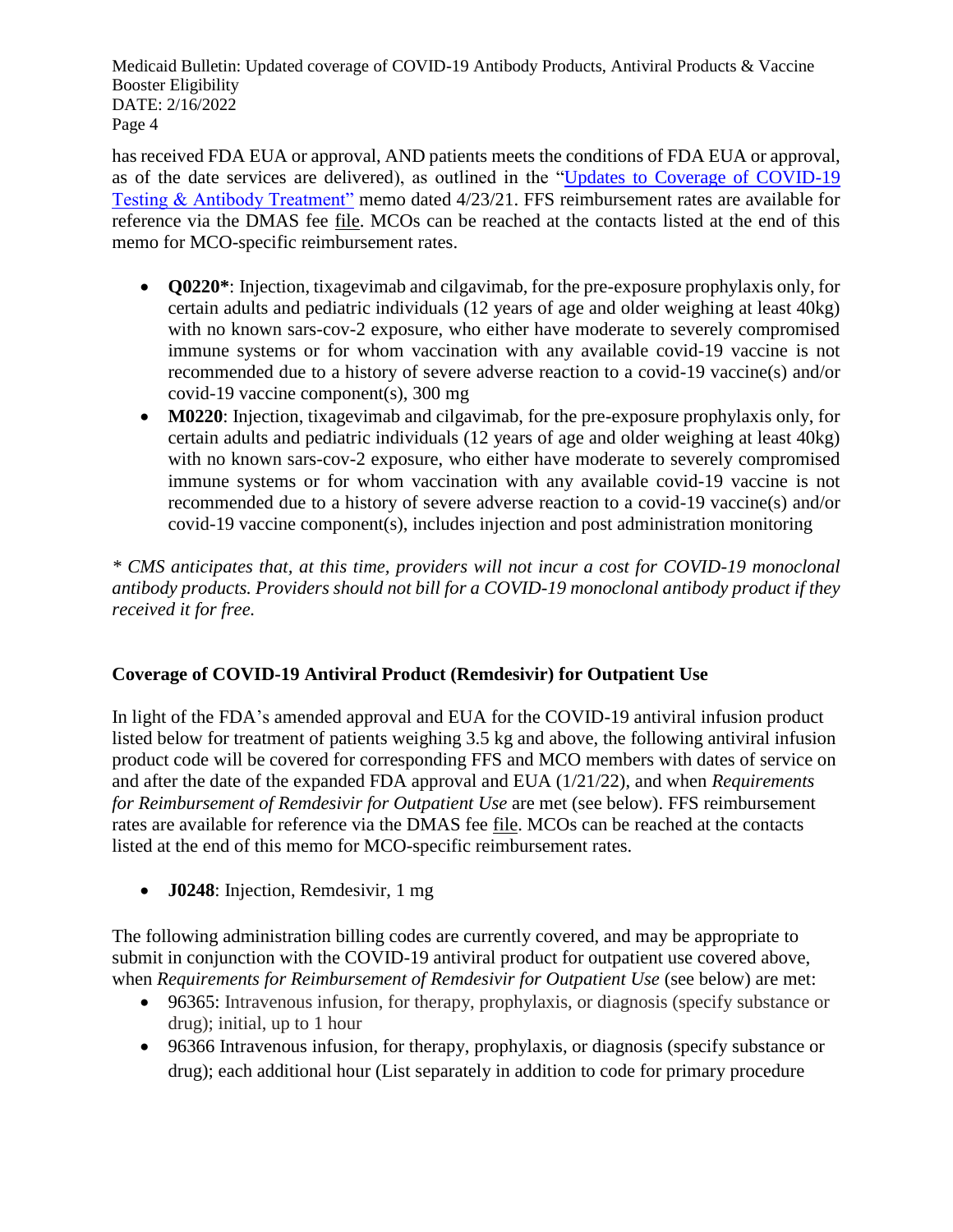### *Requirements for Reimbursement of Remdesivir for Outpatient Use*

The antiviral infusion product code, and associated administration billing codes, outlined above, will be reimbursed by FFS and all MCOs under the following conditions:

- Treatment has an FDA Emergency Use Authorization (EUA) or FDA approval at the time the treatment is administered, AND
- Patient meets the conditions of FDA EUA or approval at the time the treatment is administered. At the time of this memo's publication, these include patients with a positive result of direct SARS-CoV-2 viral testing, who are not hospitalized and have mild-tomoderate COVID-19, and are at high risk for progression to severe COVID-19, including hospitalization or death.

# **Pfizer-BioNTech COVID-19 Vaccine Eligibility Updates**

The FDA amended its EUA authorizing administration of a booster dose of the Pfizer-BioNTech COVID-19 vaccine to members 16-17 years of age (as of 12/9/2021) and to members 12-15 years of age (as of 1/3/2022). Additionally, the amendment dated 1/3/2022 authorizes the booster dose when administered at least five months after completion of primary vaccination with the Pfizer-BioNTech COVID-19 Vaccine (as of 1/3/2022); prior to this amendment, a booster dose was authorized when administered at least six months after completion of primary vaccination with the Pfizer-BioNTech COVID-19 Vaccine. Claims for the following COVID-19 vaccine product and administration codes will be covered for FFS and MCO members when in accordance with FDA EUA authorizations and with dates of service on and after the FDA EUA amendment dates referenced above. This builds on existing coverage outlined in prior memos. FFS reimbursement rates are available for reference via the DMAS fee [file.](https://www.dmas.virginia.gov/#/searchcptcodes) Managed Care Organizations (MCOs) can be reached at the contacts listed at the end of this memo for MCOspecific reimbursement rates.

- **91300**: Severe acute respiratory syndrome coronavirus 2 (SARS-CoV-2) (coronavirus disease [COVID-19]) vaccine, mRNA-LNP, spike protein, preservative free, 30 mcg/0.3 mL dosage, diluent reconstituted, for intramuscular use
- **0004A**: Immunization administration by intramuscular injection of severe acute respiratory syndrome coronavirus 2 (SARS-CoV2) (coronavirus disease [COVID-19]) vaccine, mRNA-LNP, spike protein, preservative free, 30 mcg/0.3 mL dosage, diluent reconstituted; booster dose

Additionally, in light of the FDA's amended EUA authorizing administration of a third dose of the Pfizer-BioNTech COVID-19 vaccine to certain immunocompromised members 5-11 years of age (1/3/2022), the following COVID-19 vaccine product and administration codes will be covered for corresponding fee for service (FFS) and MCO members with dates of service on and after the FDA EUA amendment dates referenced above. FFS reimbursement rates are available for reference via the DMAS fee [file.](https://www.dmas.virginia.gov/#/searchcptcodes) Managed Care Organizations (MCOs) can be reached at the contacts listed at the end of this memo for MCO-specific reimbursement rates.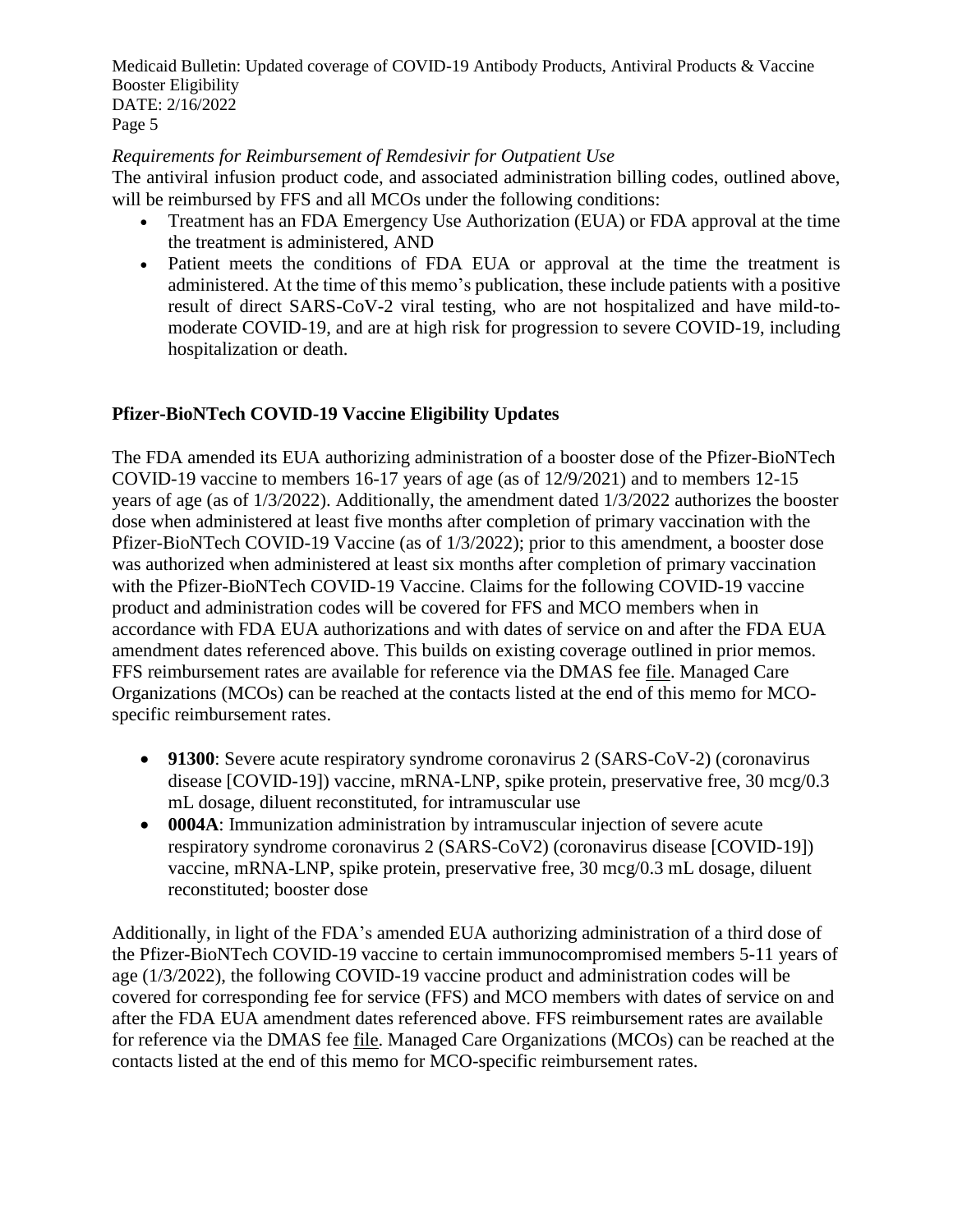- **91307**: Severe acute respiratory syndrome coronavirus 2 (SARS-CoV-2) (coronavirus disease [COVID-19]) vaccine, mRNA-LNP, spike protein, preservative free, 10 mcg/0.2 mL dosage, diluent reconstituted, tris-sucrose formulation, for intramuscular use
- **0073A**: Immunization administration by intramuscular injection of severe acute respiratory syndrome coronavirus 2 (SARS-CoV-2) (coronavirus disease [COVID-19]) vaccine, mRNA-LNP, spike protein, preservative free, 10 mcg/0.2 mL dosage, diluent reconstituted, tris-sucrose formulation; third dose

Prior authorization for the dose or administration of 3<sup>rd</sup> COVID-19 vaccination is not required for either FFS or MCO members.

Pharmacy providers should use Submission Clarification Code  $= 7$  (medically necessary) to indicate the administration of a booster dose of COVID-19 vaccine for eligible FFS Members. Basis of Cost Determination '15' (free product or no associated cost) and Professional Service Code 'MA' (Medication Administered) still apply. Any questions on FFS pharmacy claims processing may be directed to the Magellan pharmacy call center 7 days a week 24 hours per day at 800-932-6648. Any questions on MCO pharmacy claims processing may be directed to managed care points of contact summarized below.

Claims submitted on or after the coverage dates of all codes outlined in this memo, which were initially denied on the grounds of non-coverage, will be reprocessed by DMAS FFS and all managed care plans without requiring resubmission of claims.

| <b>PROVIDER CONTACT INFORMATION &amp; RESOURCES</b>                                                                                                                                                        |                                        |  |  |
|------------------------------------------------------------------------------------------------------------------------------------------------------------------------------------------------------------|----------------------------------------|--|--|
| Virginia Medicaid Web Portal<br><b>Automated Response System (ARS)</b><br>Member eligibility, claims status,<br>payment status, service limits, service<br>authorization status, and remittance<br>advice. | www.virginiamedicaid.dmas.virginia.gov |  |  |
| <b>Medicall (Audio Response System)</b><br>Member eligibility, claims status,<br>payment status, service limits, service<br>authorization status, and remittance<br>advice.                                | 1-800-884-9730 or 1-800-772-9996       |  |  |
| <b>KEPRO</b><br>Service authorization information for<br>fee-for-service members.                                                                                                                          | https://dmas.kepro.com/                |  |  |
| <b>Provider Appeals</b><br>DMAS launched an appeals portal in<br>2021. You can use this portal to file                                                                                                     | https://www.dmas.virginia.gov/appeals/ |  |  |